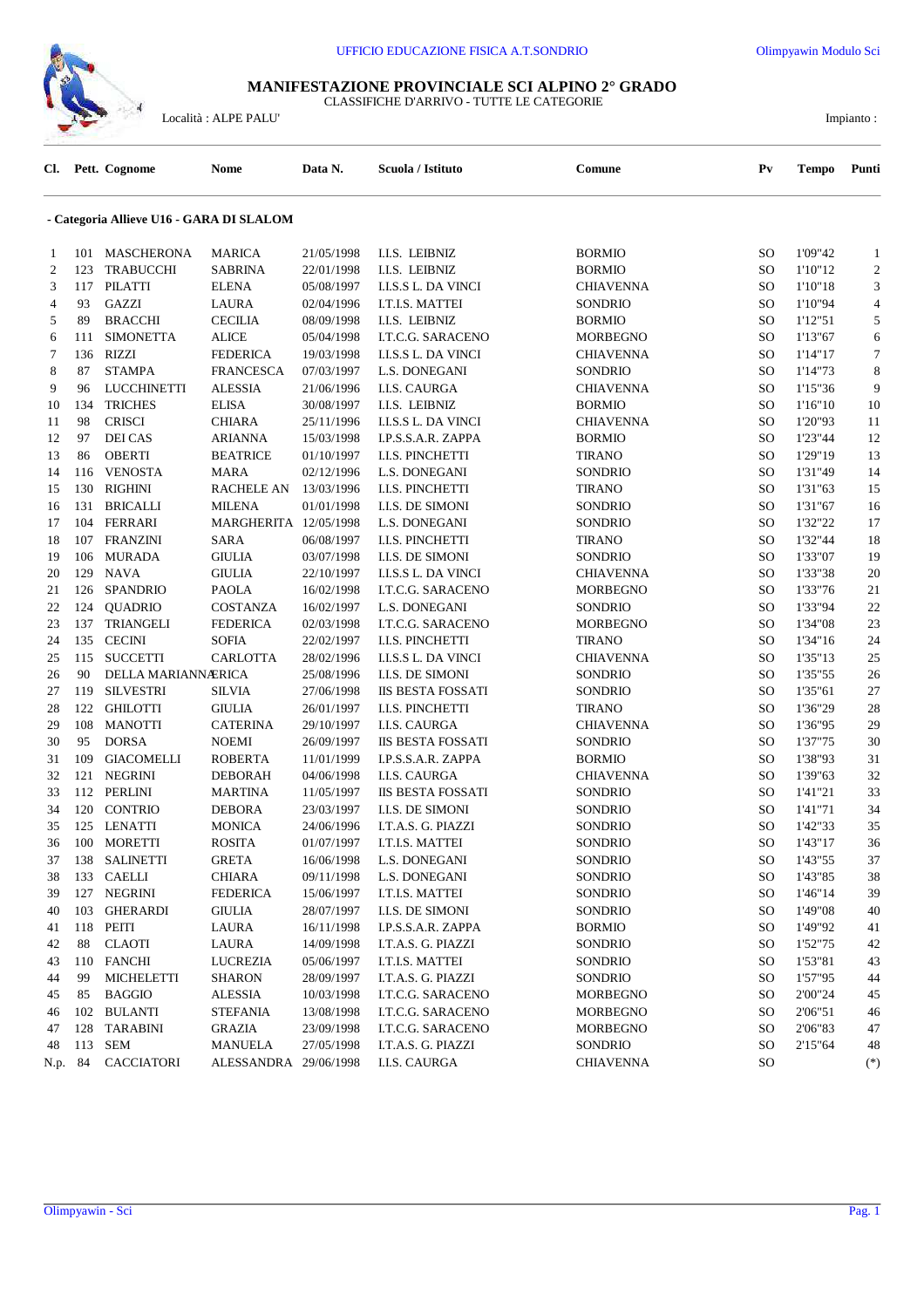| Cl.      |     | Pett. Cognome                              | <b>Nome</b>      | Data N.    | Scuola / Istituto          | Comune           | $P_{V}$ | <b>Tempo</b> | Punti |
|----------|-----|--------------------------------------------|------------------|------------|----------------------------|------------------|---------|--------------|-------|
|          |     | [ Categoria Allieve U16 - GARA DI SLALOM ] |                  |            |                            |                  |         |              |       |
| N.p. 91  |     | CAPIZZI                                    | <b>CARLOTTA</b>  | 26/11/1996 | <b>I.I.S.S L. DA VINCI</b> | <b>CHIAVENNA</b> | SO.     |              | $(*)$ |
| N.p.     | -92 | <b>GIANATTI</b>                            | <b>FRANCESCA</b> | 16/08/1998 | <b>IIS BESTA FOSSATI</b>   | <b>SONDRIO</b>   | SO.     |              | $(*)$ |
| N.p. 94  |     | <b>CAPITANI</b>                            | <b>GABRIELLA</b> | 04/04/1996 | <b>LP.S.S.A.R. ZAPPA</b>   | <b>BORMIO</b>    | SO.     |              | $(*)$ |
|          |     | N.p. 105 COLTURI                           | <b>BENEDETTA</b> | 21/08/1997 | <b>LLS. PINCHETTI</b>      | <b>TIRANO</b>    | SO.     |              | $(*)$ |
|          |     | N.p. 114 SOSIO                             | <b>VIRGINIA</b>  | 04/10/1997 | <b>I.I.S. LEIBNIZ</b>      | <b>BORMIO</b>    | SO.     |              | $(*)$ |
| N.p. 132 |     | <b>MAFFEZZINI</b>                          | <b>SARA</b>      | 31/08/1996 | <b>IIS BESTA FOSSATI</b>   | <b>SONDRIO</b>   | SO.     |              | $(*)$ |
| N.p. 139 |     | <b>SIMONINI</b>                            | <b>PAOLA</b>     | 27/01/1997 | <b>IIS BESTA FOSSATI</b>   | <b>SONDRIO</b>   | SO.     |              | $(*)$ |
| N.p. 140 |     | <b>MARANGONI</b>                           | <b>MARIANNA</b>  | 26/03/1997 | <b>I.I.S. DE SIMONI</b>    | <b>SONDRIO</b>   | SO.     |              | $(*)$ |

**- Classificati : 48**

**- Non Arrivati :** 

**- Squalificati :** 

**- Non Partiti : 84 - 91 - 92 - 94 - 105 - 114 - 132 - 139 - 140 -** 

**(\*) Già assegnati i punti utili di squadra**

## **- Categoria Allievi U16 - GARA DI SLALOM**

| Cl.            |     | Pett. Cognome     | <b>Nome</b>       | Data N.    | Scuola / Istituto          | Comune           | $P_{V}$       | <b>Tempo</b> | Punti            |
|----------------|-----|-------------------|-------------------|------------|----------------------------|------------------|---------------|--------------|------------------|
| $\mathbf{1}$   | 156 | <b>CANCLINI</b>   | NICOLO' ER        | 26/01/1997 | I.I.S. LEIBNIZ             | <b>BORMIO</b>    | SO            | 1'05"21      | $\mathbf{1}$     |
| $\overline{c}$ | 142 | <b>CANTONI</b>    | <b>ALBINO</b>     | 22/05/1997 | <b>I.P.S.S.A.R. ZAPPA</b>  | <b>BORMIO</b>    | SO            | 1'06"17      | $\boldsymbol{2}$ |
| 3              | 163 | <b>BALGERA</b>    | <b>MATTEO</b>     | 02/07/1996 | I.I.S. LEIBNIZ             | <b>BORMIO</b>    | SO            | 1'06"23      | 3                |
| 4              | 170 | <b>CANCLINI</b>   | <b>PIETRO</b>     | 27/09/1997 | I.I.S. LEIBNIZ             | <b>BORMIO</b>    | SO            | 1'06"92      | $\overline{4}$   |
| 5              | 150 | <b>CANCLINI</b>   | <b>FABIANO</b>    | 18/05/1998 | I.I.S. LEIBNIZ             | <b>BORMIO</b>    | SO            | 1'07"16      | 5                |
| 6              | 169 | <b>GIANOTTI</b>   | <b>ALESSANDRO</b> | 11/04/1997 | I.P.S.S.A.R. ZAPPA         | <b>BORMIO</b>    | SO            | 1'07"39      | 6                |
| 7              | 152 | <b>MARTINELLI</b> | <b>ANGELO</b>     | 02/01/1996 | <b>I.I.S.S L. DA VINCI</b> | <b>CHIAVENNA</b> | <sub>SO</sub> | 1'07"41      | $\tau$           |
| 8              | 187 | <b>AMBROGI</b>    | <b>FABIO</b>      | 31/12/1996 | <b>I.I.S. PINCHETTI</b>    | <b>TIRANO</b>    | <sub>SO</sub> | 1'09"72      | 8                |
| 9              | 184 | <b>FERRARI</b>    | <b>FRANCESCO</b>  | 09/09/1997 | I.I.S. LEIBNIZ             | <b>BORMIO</b>    | SO            | 1'10"13      | 9                |
| 10             | 182 | <b>DEI CAS</b>    | <b>ANDREA</b>     | 03/04/1996 | I.P.S.S.A.R. ZAPPA         | <b>BORMIO</b>    | SO            | 1'10"39      | 10               |
| 11             | 141 | <b>AMONINI</b>    | <b>GABRIELE</b>   | 16/07/1997 | L.S. DONEGANI              | <b>SONDRIO</b>   | SO            | 1'10"69      | 11               |
| 12             | 189 | <b>SALVADORI</b>  | <b>FEDERICO</b>   | 21/02/1997 | <b>I.I.S. LEIBNIZ</b>      | <b>BORMIO</b>    | <b>SO</b>     | 1'10"70      | 12               |
| 13             | 178 | <b>GROSSI</b>     | <b>SAMUELE</b>    | 15/10/1998 | <b>I.T.C.G. SARACENO</b>   | <b>MORBEGNO</b>  | SO            | 1'11"25      | 13               |
| 14             | 164 | PETRACCHI         | <b>GIACOMO</b>    | 06/03/1996 | I.T.A.S. G. PIAZZI         | <b>SONDRIO</b>   | SO            | 1'12"40      | 14               |
| 15             | 158 | <b>ZINI</b>       | <b>EMANUELE</b>   | 06/01/1998 | L.S. DONEGANI              | <b>SONDRIO</b>   | SO            | 1'13"15      | 15               |
| 16             | 151 | <b>ARTUSI</b>     | <b>PIETRO</b>     | 08/12/1998 | I.T.A.S. G. PIAZZI         | SONDRIO          | SO            | 1'15"62      | 16               |
| 17             | 153 | <b>NEGRINI</b>    | <b>FRANCESCO</b>  | 22/02/1997 | I.T.I.S. MATTEI            | <b>SONDRIO</b>   | SO            | 1'16"06      | 17               |
| 18             | 165 | <b>ROSSOTTI</b>   | <b>NICOLAS</b>    | 22/02/1998 | <b>I.I.S.S L. DA VINCI</b> | <b>CHIAVENNA</b> | SO            | 1'16"22      | 18               |
| 19             | 154 | DE GIANNI         | <b>STEFANO</b>    | 28/10/1998 | <b>I.T.C.G. SARACENO</b>   | <b>MORBEGNO</b>  | SO            | 1'17"71      | 19               |
| 20             | 146 | <b>MUTI</b>       | <b>DAVIDE</b>     | 19/10/1998 | I.T.I.S. MATTEI            | <b>SONDRIO</b>   | SO            | 1'20"72      | 20               |
| 21             | 166 | <b>FENDONI</b>    | <b>IVAN</b>       | 18/08/1998 | I.T.I.S. MATTEI            | <b>SONDRIO</b>   | <sub>SO</sub> | 1'22"69      | 21               |
| 22             | 181 | <b>DELL'ORO</b>   | <b>SIMONE</b>     | 09/10/1996 | <b>IIS BESTA FOSSATI</b>   | SONDRIO          | SO            | 1'22"95      | 22               |
| 23             | 171 | <b>PANATTI</b>    | <b>TOMMASO</b>    | 19/02/1997 | <b>I.I.S. CAURGA</b>       | <b>CHIAVENNA</b> | SO            | 1'23"36      | 23               |
| 24             | 174 | <b>SCILIRONI</b>  | <b>RICCARDO</b>   | 20/06/1996 | <b>I.I.S.S L. DA VINCI</b> | <b>CHIAVENNA</b> | SO            | 1'24"18      | 24               |
| 25             | 155 | <b>DAMIANI</b>    | <b>UMBERTO</b>    | 21/01/1996 | I.I.S. PINCHETTI           | <b>TIRANO</b>    | SO            | 1'25"83      | 25               |
| 26             | 162 | <b>SKOCIR</b>     | NICOLO'           | 06/08/1996 | <b>I.I.S. CAURGA</b>       | <b>CHIAVENNA</b> | SO            | 1'26"98      | 26               |
| 27             | 202 | <b>CRAPERI</b>    | <b>ALESSANDRO</b> | 29/07/1998 | I.T.I.S. MATTEI            | <b>SONDRIO</b>   | SO            | 1'27"25      | 27               |
| 28             | 188 | <b>MOSSINELLI</b> | <b>SIMONE</b>     | 21/02/1997 | I.T.I.S. MATTEI            | <b>SONDRIO</b>   | SO            | 1'27"68      | 28               |
| 29             | 147 | <b>BORMOLINI</b>  | <b>TEO</b>        | 05/11/1997 | <b>IIS BESTA FOSSATI</b>   | SONDRIO          | SO            | 1'29"43      | 29               |
| 30             | 168 | <b>GOBBI</b>      | <b>CESARE</b>     | 30/03/1996 | <b>I.T.C.G. SARACENO</b>   | <b>MORBEGNO</b>  | <sub>SO</sub> | 1'30"58      | 30               |
| 31             | 191 | PEDRAZZOLI        | <b>MATTEO</b>     | 23/10/1996 | <b>I.I.S. DE SIMONI</b>    | <b>SONDRIO</b>   | <sub>SO</sub> | 1'31"59      | 31               |
| 32             | 180 | <b>FERUDA</b>     | <b>MICHELE</b>    | 07/03/1998 | L.S. DONEGANI              | <b>SONDRIO</b>   | SO            | 1'32"47      | 32               |
| 33             | 149 | <b>CRISCI</b>     | <b>GIORGIO</b>    | 23/06/1998 | <b>I.I.S.S L. DA VINCI</b> | <b>CHIAVENNA</b> | <b>SO</b>     | 1'32"81      | 33               |
|                |     |                   |                   |            |                            |                  |               |              |                  |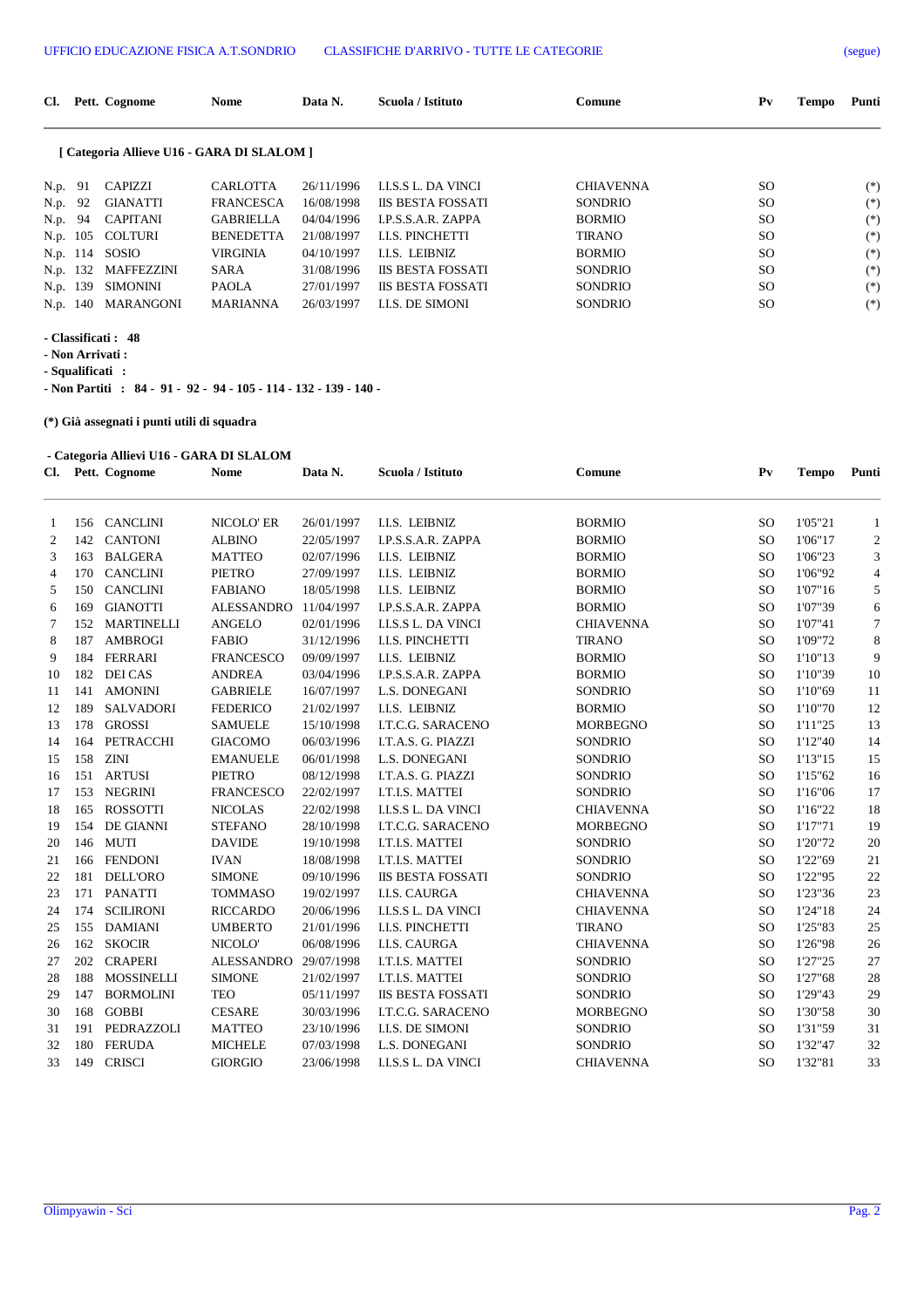| Cl. Pett. Cognome                          | <b>Nome</b> | Data N. | Scuola / Istituto | Comune | P <sub>V</sub> | Tempo Punti |  |
|--------------------------------------------|-------------|---------|-------------------|--------|----------------|-------------|--|
| [ Categoria Allievi U16 - GARA DI SLALOM ] |             |         |                   |        |                |             |  |

## **[ Categoria Allievi U16 - GARA DI SLALOM ]**

| 34       | 203 | PLOZZA            | <b>VITTORIO</b>   | 02/10/1997 | I.T.I.S. MATTEI            | <b>SONDRIO</b>   | <sub>SO</sub> | 1'33"14 | 34    |
|----------|-----|-------------------|-------------------|------------|----------------------------|------------------|---------------|---------|-------|
| 35       | 198 | <b>BALATTI</b>    | <b>MARCO</b>      | 30/11/1997 | <b>I.I.S. CAURGA</b>       | <b>CHIAVENNA</b> | <sub>SO</sub> | 1'34"87 | 35    |
| 36       | 196 | <b>CONFORTOLA</b> | <b>STEFANO</b>    | 27/02/1998 | <b>I.I.S. PINCHETTI</b>    | <b>TIRANO</b>    | <sub>SO</sub> | 1'36"78 | 36    |
| 37       | 199 | <b>MORETTI</b>    | <b>MATTIA</b>     | 13/01/1997 | <b>I.I.S. DE SIMONI</b>    | <b>SONDRIO</b>   | <sub>SO</sub> | 1'37"02 | 37    |
| 38       | 167 | <b>BERTOLINI</b>  | <b>LUCA</b>       | 07/10/1998 | <b>IIS BESTA FOSSATI</b>   | <b>SONDRIO</b>   | <sub>SO</sub> | 1'37"07 | 38    |
| 39       | 177 | <b>BONOMI</b>     | <b>CRISTIAN</b>   | 15/10/1997 | <b>I.I.S. DE SIMONI</b>    | <b>SONDRIO</b>   | <sub>SO</sub> | 1'37"31 | 39    |
| 40       | 201 | <b>PAGANONI</b>   | <b>MICHELE</b>    | 04/03/1998 | L.S. DONEGANI              | <b>SONDRIO</b>   | <sub>SO</sub> | 1'37"36 | 40    |
| 41       | 183 | <b>GIAGGIA</b>    | NICOLO'           | 17/05/1997 | I.T.I.S. MATTEI            | <b>SONDRIO</b>   | <sub>SO</sub> | 1'39"15 | 41    |
| 42       | 185 | <b>CLARA</b>      | <b>DAVIDE</b>     | 11/01/1998 | <b>I.I.S.S L. DA VINCI</b> | <b>CHIAVENNA</b> | <sub>SO</sub> | 1'40"70 | 42    |
| 43       | 161 | <b>GIACOMELLI</b> | <b>MATTEO</b>     | 09/11/1996 | <b>IIS BESTA FOSSATI</b>   | <b>SONDRIO</b>   | <sub>SO</sub> | 1'41"35 | 43    |
| 44       | 190 | <b>GROSINA</b>    | <b>LUCA</b>       | 15/01/1998 | <b>IIS BESTA FOSSATI</b>   | <b>SONDRIO</b>   | <sub>SO</sub> | 1'42"24 | 44    |
| 45       | 176 | <b>BARUFFI</b>    | <b>OLIVER</b>     | 24/04/1996 | I.T.A.S. G. PIAZZI         | <b>SONDRIO</b>   | <sub>SO</sub> | 1'42"87 | 45    |
| 46       | 145 | <b>GIANOLA</b>    | <b>SIMONE</b>     | 12/12/1996 | <b>I.I.S. CAURGA</b>       | <b>CHIAVENNA</b> | <sub>SO</sub> | 1'43"30 | 46    |
| 47       | 159 | <b>MASPERO</b>    | <b>ENRICO</b>     | 04/08/1997 | <b>I.I.S. DE SIMONI</b>    | <b>SONDRIO</b>   | <sub>SO</sub> | 1'43"53 | 47    |
| 48       | 194 | <b>COSTA</b>      | <b>FRANCESCO</b>  | 09/08/1998 | <b>I.I.S.S L. DA VINCI</b> | <b>CHIAVENNA</b> | <sub>SO</sub> | 1'46"86 | 48    |
| 49       | 200 | <b>FIORELLI</b>   | <b>GABRIELE</b>   | 22/12/1997 | <b>IIS BESTA FOSSATI</b>   | <b>SONDRIO</b>   | <sub>SO</sub> | 1'52"55 | 49    |
| 50       | 192 | <b>CERRI</b>      | <b>ANDREA</b>     | 12/12/1998 | <b>I.I.S. CAURGA</b>       | <b>CHIAVENNA</b> | <sub>SO</sub> | 1'58"66 | 50    |
| 51       | 179 | <b>DE LORENZI</b> | <b>FILIPPO</b>    | 13/12/1998 | <b>I.I.S. PINCHETTI</b>    | <b>TIRANO</b>    | <sub>SO</sub> | 1'59"60 | 51    |
| 52       | 175 | <b>COLOMBO</b>    | <b>LUIGI</b>      | 01/06/1998 | <b>I.I.S. CAURGA</b>       | <b>CHIAVENNA</b> | <sub>SO</sub> | 2'01"72 | 52    |
| N.a.     | 157 | <b>TARCA</b>      | <b>CRISTIAN</b>   | 22/07/1997 | I.T.A.S. G. PIAZZI         | <b>SONDRIO</b>   | <sub>SO</sub> |         | 64    |
| N.a.     | 173 | <b>CORNOLTI</b>   | <b>SIMONE</b>     | 14/10/1998 | <b>I.I.S. DE SIMONI</b>    | <b>SONDRIO</b>   | <sub>SO</sub> |         | 64    |
| N.a.     | 186 | <b>GALLI</b>      | <b>RICCARDO</b>   | 07/05/1998 | L.S. DONEGANI              | <b>SONDRIO</b>   | <sub>SO</sub> |         | 64    |
| N.a.     | 193 | PERLINI           | <b>MATTEO</b>     | 24/03/1997 | <b>I.T.C.G. SARACENO</b>   | <b>MORBEGNO</b>  | <sub>SO</sub> |         | 64    |
| N.p.     | 143 | <b>BEGALLI</b>    | <b>ALESSANDRO</b> | 26/02/1997 | <b>I.T.C.G. SARACENO</b>   | <b>MORBEGNO</b>  | <sub>SO</sub> |         | $(*)$ |
| N.p.     | 144 | <b>BONETTI</b>    | <b>SIMONE</b>     | 26/12/1996 | <b>I.I.S. PINCHETTI</b>    | <b>TIRANO</b>    | <sub>SO</sub> |         | $(*)$ |
| N.p.     | 148 | <b>MENDOZZI</b>   | <b>LUCA</b>       | 22/08/1997 | <b>I.I.S. DE SIMONI</b>    | <b>SONDRIO</b>   | <sub>SO</sub> |         | $(*)$ |
| N.p.     | 160 | <b>CANCLINI</b>   | <b>LUCAS</b>      | 04/09/1996 | I.P.S.S.A.R. ZAPPA         | <b>BORMIO</b>    | <sub>SO</sub> |         | $(*)$ |
| N.p.     | 172 | <b>LONGA</b>      | <b>MATTEO</b>     | 16/04/1997 | L.S. DONEGANI              | <b>SONDRIO</b>   | <sub>SO</sub> |         | $(*)$ |
| N.p.     | 195 | <b>SGHEIZ</b>     | <b>MATTEO</b>     | 05/07/1998 | <b>I.T.C.G. SARACENO</b>   | <b>MORBEGNO</b>  | <sub>SO</sub> |         | $(*)$ |
| N.p. 197 |     | <b>CODEGA</b>     | <b>SIMONE</b>     | 26/05/1997 | I.T.I.S. MATTEI            | <b>SONDRIO</b>   | <sub>SO</sub> |         | $(*)$ |
|          |     |                   |                   |            |                            |                  |               |         |       |

## **- Classificati : 52**

**- Non Arrivati : 157 - 173 - 186 - 193 -** 

**- Squalificati :** 

**- Non Partiti : 143 - 144 - 148 - 160 - 172 - 195 - 197 -** 

**(\*) Già assegnati i punti utili di squadra**

|          | - Categoria Juniores Femmine - GARA DI SLALOM |                   |              |         |                               |               |     |         |       |  |  |  |  |
|----------|-----------------------------------------------|-------------------|--------------|---------|-------------------------------|---------------|-----|---------|-------|--|--|--|--|
|          |                                               | Cl. Pett. Cognome | <b>Nome</b>  | Data N. | Scuola / Istituto             | Comune        | Pv  | Tempo   | Punti |  |  |  |  |
|          |                                               |                   |              |         |                               |               |     |         |       |  |  |  |  |
| $\Omega$ | -82                                           | MAGATELLI         | <b>LAURA</b> |         | 22/03/1995 I.P.S.S.A.R. ZAPPA | <b>BORMIO</b> | SO. | 2'13"01 | $(*)$ |  |  |  |  |

**- Classificati : 1**

- **Non Arrivati :**
- **Squalificati :**

**- Non Partiti :** 

**(\*) Già assegnati i punti utili di squadra**

 **- Categoria Juniores Maschi - GARA DI SLALOM**